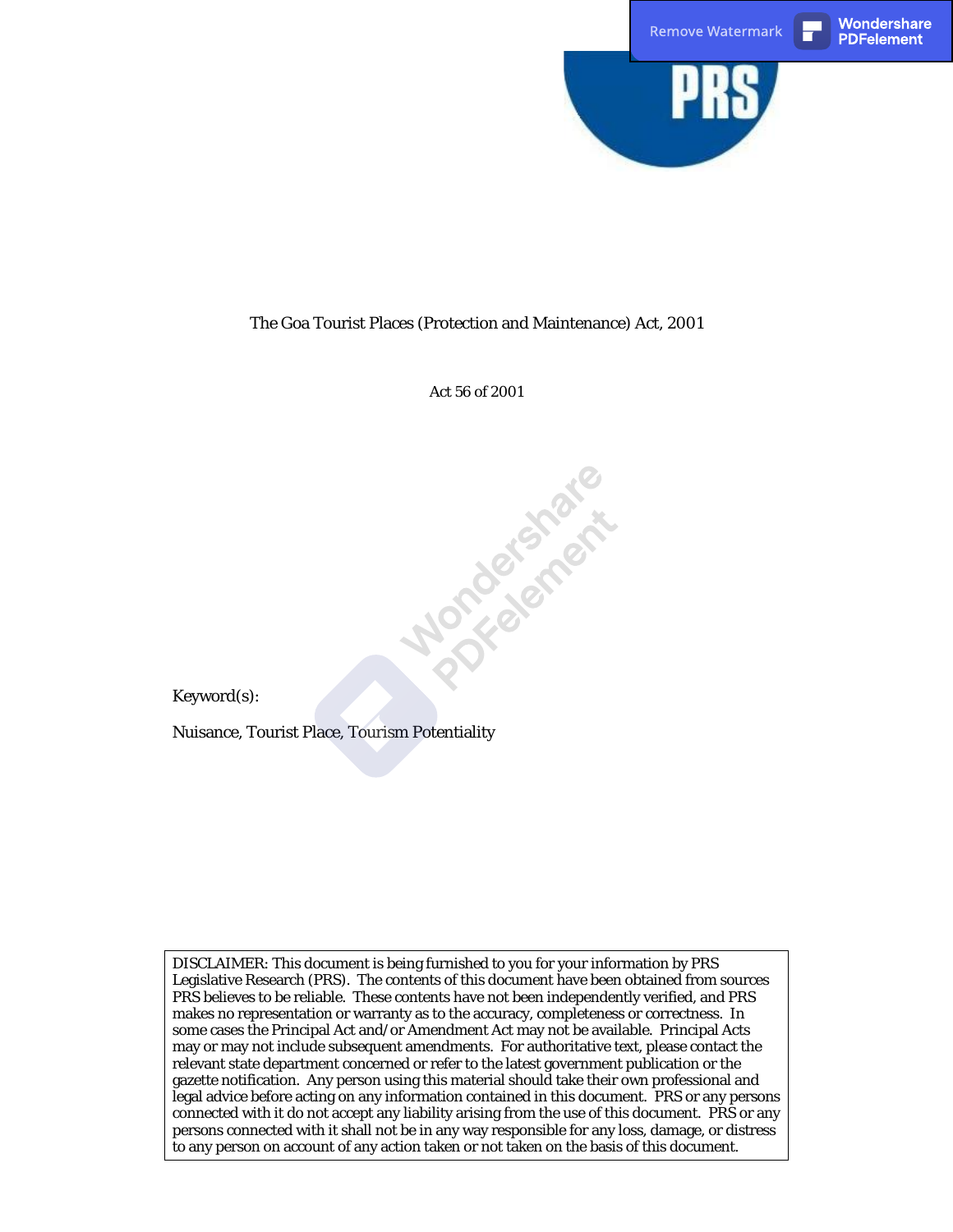## GOVERNMENT OF GOA

Department of Tourism

### **Notification**

7-61-2001/LA

The Goa Tourist Places (Protection and Maintenance) Act, 2001 (Goa Act 56 of 2001), which has been passed by the Legislative Assembly of Goa on 23-07-2001 and assented to by the Governor of Goa on 5-09-2001, is hereby published for general information of the public.

S. G. Marathe, Under Secretary (Drafting).

Panaji, 12th September, 2001.

The Goa Tourist Places (Protection and Maintenance) Act, 2001

(Goa Act 56 of 2001) (5-9-2001)

AN

### ACT

to protect and maintain the tourist places from deterioration and erosion and preserve their tourism potential.

BE it enacted by the Legislative Assembly of the State of Goa in the Fifty-second Year of the Republic of India, as follows:-

1.Short title, extent and commencement -

(1) This Act may be called the Goa Tourist Places (Protection and Maintenance) Act, 2001.

(2) It extends to the whole of the State of Goa.

(3) It shall come into force at once.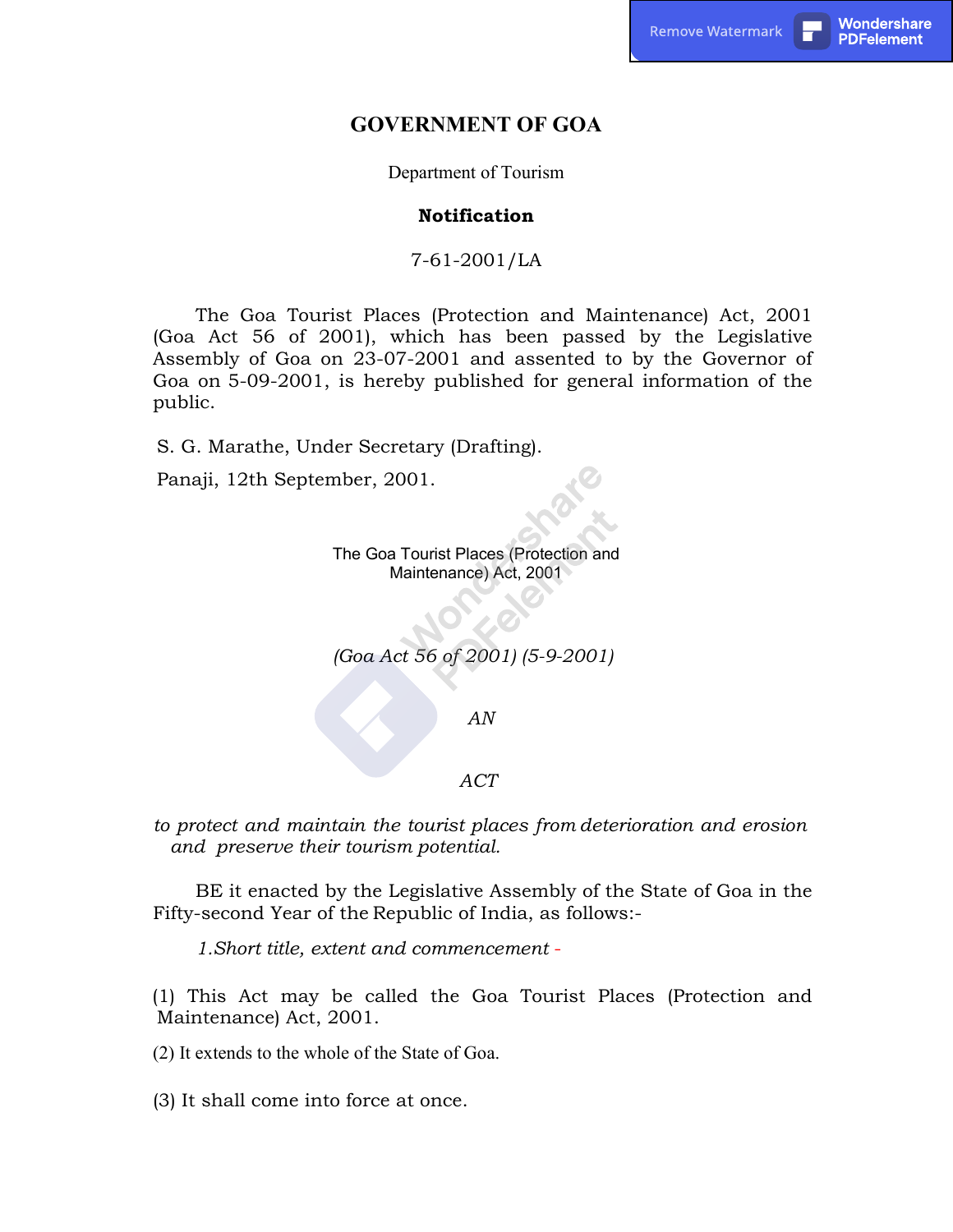2. Definition In this Act, unless the context otherwise requires,--

(a) "Competent authority" means the authority appointed under section 4 of this Act;

(b) "Government" means the Government of Goa;

(c) ''Nuisance" includes any act of commission or omission or carrying on of any activity, process, operation including the operation of or plying of vessels or boats or timber, raft or any other floating object in any part of the sea, river, or port which causes or is likely to cause injury, danger, annoyance to the sense of sight, smell or hearing or which is or may be dangerous to life or injurious to health or property and includes oil spillage;

(d) "tourist place" means any place, site or location declared by the Government as tourist place under section 3 of this Act and shall include any land, monument, lake, river, beach or portion thereof;

(e) "tourism potentiality" means a tourist place where a person or group of persons including pilgrims are likely to visit.

3. Declaration of tourist places.- On and from the date of coming into force of this Act, the Government may, by notification in the Official Gazette, declare any place, monument, site, location to be a tourist place for the purposes of this Act, including any river, riverbed, beach, water spring, lake, water course or land, etc.

4. Appointment of competent authority.-

Government may, by notification in the official Gazette, appoint any gazetted officer of the Government to be a Competent Authority either for the whole of the State of Goa or for each district of the State of Goa.

5. Prevention of nuisance.- Notwithstanding anything contained in any other law for the time being in force, or any instrument, contract or usage or any order, judgement or decree of any court, on and from the date of coming into force of this Act, -

(a) no person, company, association or firm or any other body shall cause any nuisance or carry out any activity, process, operation, etc., including the operation of or plying vessels, boats, etc. or omit to prevent or remove the nuisance, which damages or deteriorates or is likely to damage or deteriorate or is capable of being damaged or deteriorated or has damaged or deteriorated the tourism potentiality of any tourist place, declared as such, under section 3 of this Act.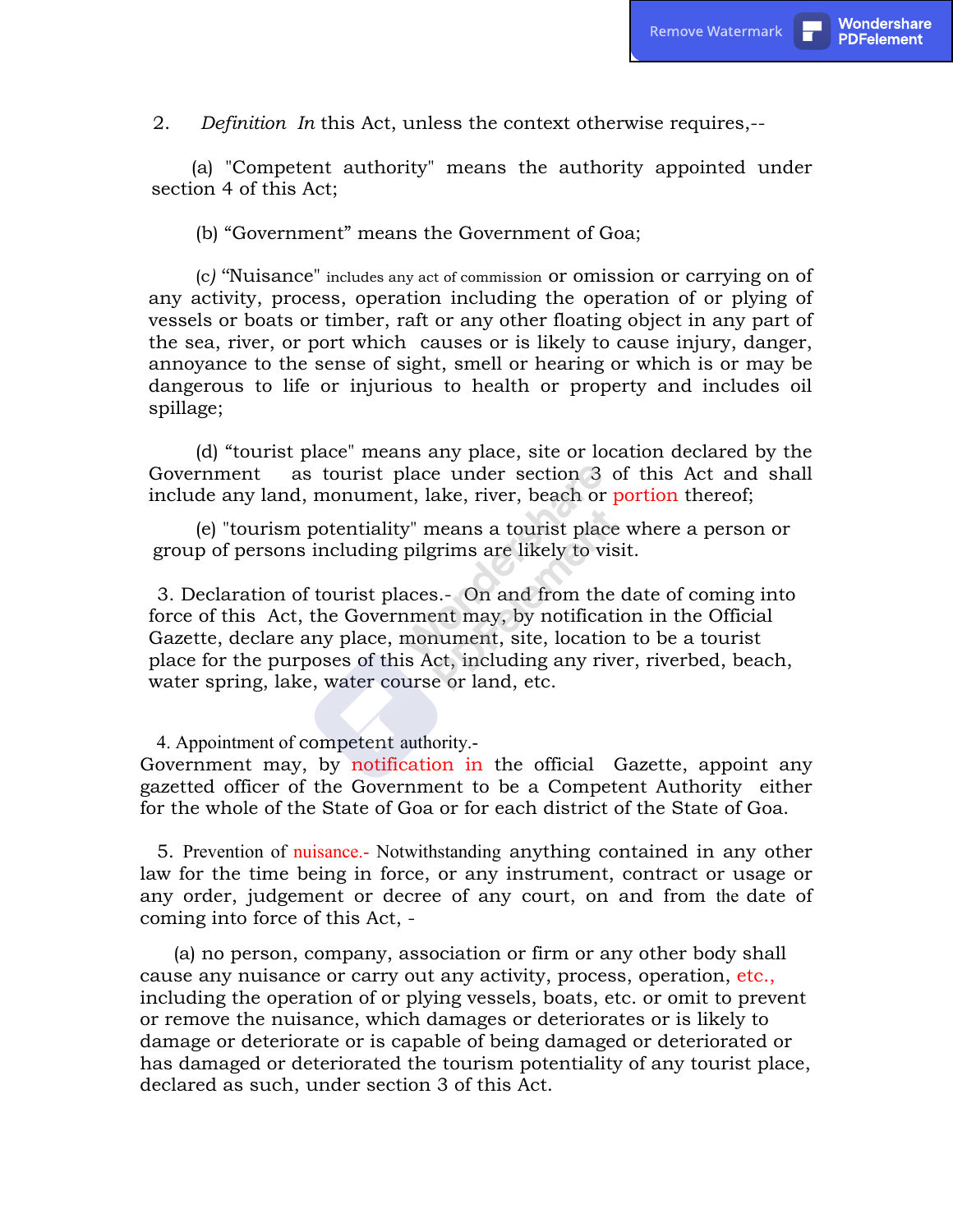(b) the competent authority, either on its own motion or upon a complaint received or upon reference made to it, may, by an order in writing and without giving any prior notice, prohibit any nuisance being caused or prevent any such activity, process, operation as referred to in clause (a) above being carried out, if in the opinion of the said competent authority, it has damaged or deteriorated or is likely to damage or deteriorate the tourism potentiality of any tourist place, and pass such interim orders as it deems fit to give effect to the objects of this Act.

6. Notice for removing the nuisance.- If, in the opinion of the competent authority, a nuisance is having impact on the tourism potentiality, it shall issue notice to the owner, occupier, lessee, charterer or any person enjoying right of usage or has control of the object which has contributed to the nuisance and the owner, occupier, lessee, charterer or any person enjoying right of usage or has control of the object, as the case may be, shall within a period of 15 days from the date of receipt of such notice, abate or remove the same, and unless the same is removed or abated by the said person within the said period of 15 days or such further time as may be extended by the competent authority, but not exceeding 3 months, the competent authority shall cause removal of such nuisance

7.Object of nuisance shall stand forfeited and vest in the Government.- On the failure of the owner, occupier, lessee, charterer or any person against whom notice of removal of nuisance is issued, to comply with the order of removal of such nuisance within the time fixed by the competent authority, the material thing or object of nuisance shall stand forfeited and vest in the Government, except that when such material thing or object is sold in public auction , any sum over and above the cost of removal of nuisance, shall be payable to its owner. In case the cost of removal exceeds the sale price in auction the balance shall be recovered from the concerned owner, as provided in Section 8.

8. Expenses and costs for removing the nuisance. - The expenses and costs incurred, if any, the Competent Authority in removing or abating such nuisance, shall be recovered from the person who has caused such nuisance or from the owner/occupier of the object which has contributed to the nuisance, in the same manner as arrears of land revenue.

 9. Dealing with the property of nuisance.- Any property, thing, material or object, which is a nuisance under this Act, may be disposed off or dealt with by the Government, in the manner it deems fit.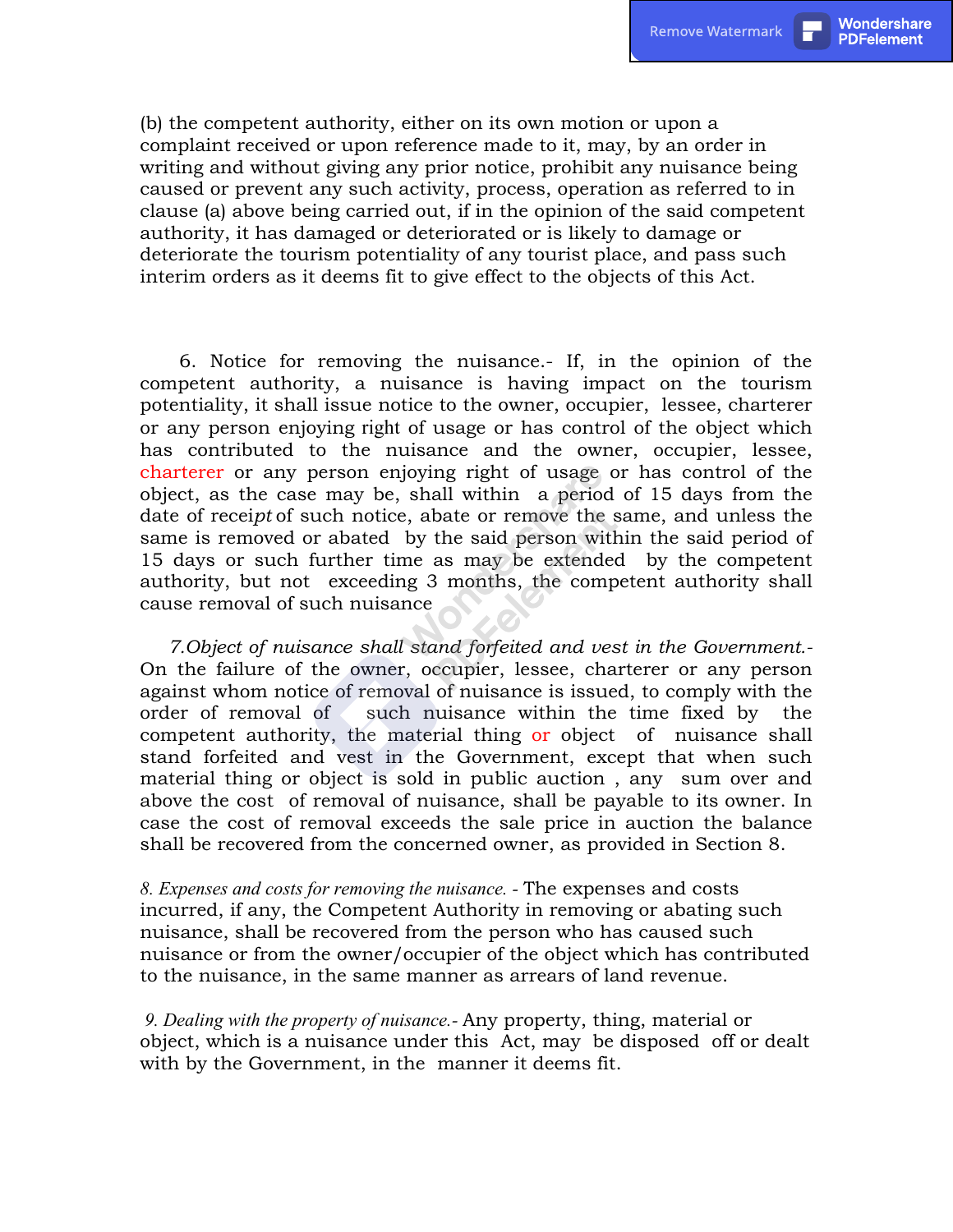10. Offences and penalties.- (1) Whoever contravenes any of the provisions of this Act or fails to comply with any order or directions given under the Act or obstructs any person acting under the orders or directions of the Competent Authority from exercising his powers and performing his functions under this Act, shall be punishable with imprisonment for a term which shall not be less than 3 months but which may extend to 3 years or with fine which may extend to Rs. 5,000/- or with both.

(2) Any offence committed under this Act shall be cognizable and nonbailable.

11. Appeal.- (1) An appeal shall lie against the order passed by the competent authority under this Act to the Government, whose decision on appeal shall be final.

(2) No court shall have jurisdiction to take cognizance of any suit, appeal or proceeding, against any order which can be dealt with under this Act, passed or likely to be passed under this Act.

12. Protection for acts done under this Act.- No suit, prosecution or other legal proceedings shall lie in any court, against the Government, Competent Authority or any of its officers or persons duly appointed or authorized by it in respect of anything which is done in good faith or is intended to be done in pursuance of or under this Act or the rules made thereunder.

13. Certain officers to act in aid of Competent Authority.- All officers of the police force, home guards, person in-charge of Police station shall act in aid of the orders of Competent Authority.

14. Power to make rules.- The Government may, by notification in the Official Gazette, make rules for carrying out the purposes of this Act.

15. Power to remove difficulties. - If any difficulty arises in giving effect to the provisions of this Act, the Government may, by order, do anything not inconsistent with the provisions of this Act which appear to it to be necessary or expedient for the purpose of removing the difficulty:

Provided that no such order shall be made after the expiration of three years from the commencement of this Act.

Secretariat- Annexe, V. P. SHETYE, Panaji. Secretary to the Secretary to the Secretary to the Secretary to the Secretary to the Secretary to the Secretary to the Secretary to the Secretary to the Secretary to the Secretary to the Secretary to the Secretary

 Government of Goa.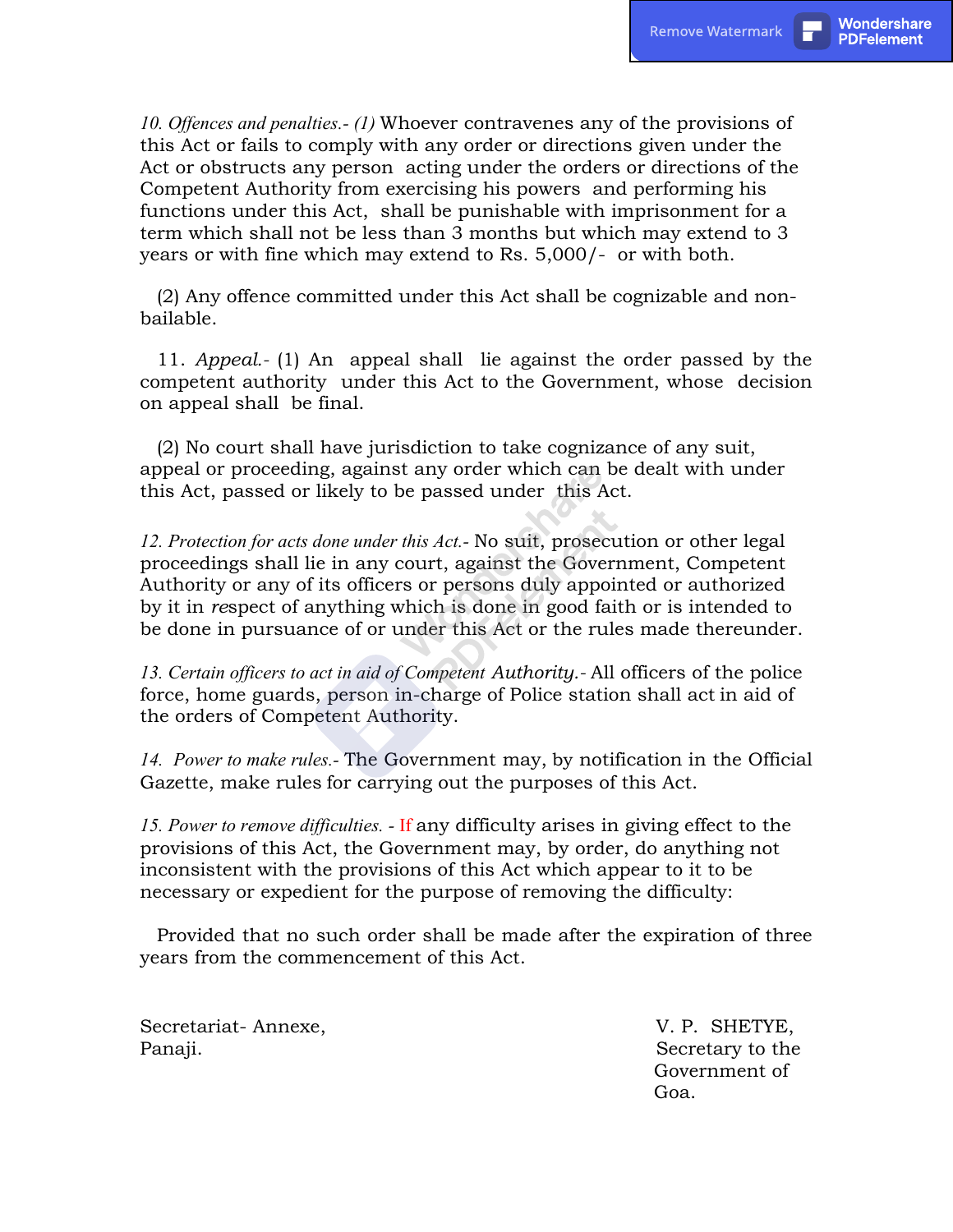Dated: 12-9-2001. Law Department

(Legal Affairs)

# Department of Tourism

## Notification

# 6/4/(59)2001-DT

In exercise of the powers conferred by section 3 of the Goa Tourist Places (Protection and Maintenance) Act, 2001 (Goa Act 56 of 2001)(hereinafter called the said Act) the Government of Goa, hereby declares the following places to be the tourist places for the purpose of the said Act, with immediate effect.

(I) BEACHES

All the beaches within the State of Goa

(II) OLD MONUMENTS

Churches at Old Goa, Mahadev Temple at Tambdi Surla, Safa Masjid at Ponda

## (III) TEMPLES IN THE STATE OF GOA

- (1) Shree Bhagavati Temple at Pernem Taluka
- (2) Shree Bhagavati Temple at Parshem
- (3) Shree Brahma Temple at Brahma Carambolim
- (4) Shree Chandranath Temple at Paroda
- (5) Shree Damodar at Zambaulim-Sanguem
- (6) Shree Datta Mandir at Dattawadi, Sanquelim
- (7) Shree Devi Sharvani Temple at Advolpal
- (8) Shree Devkikrishna Ravlnath at Marcela, Ponda
- (9) Shree Gomanteshwar Devasthan Brahamapur near Ela Farm at Old Goa
- 10) Shree Gomantak Tirupati Balaji Padmavati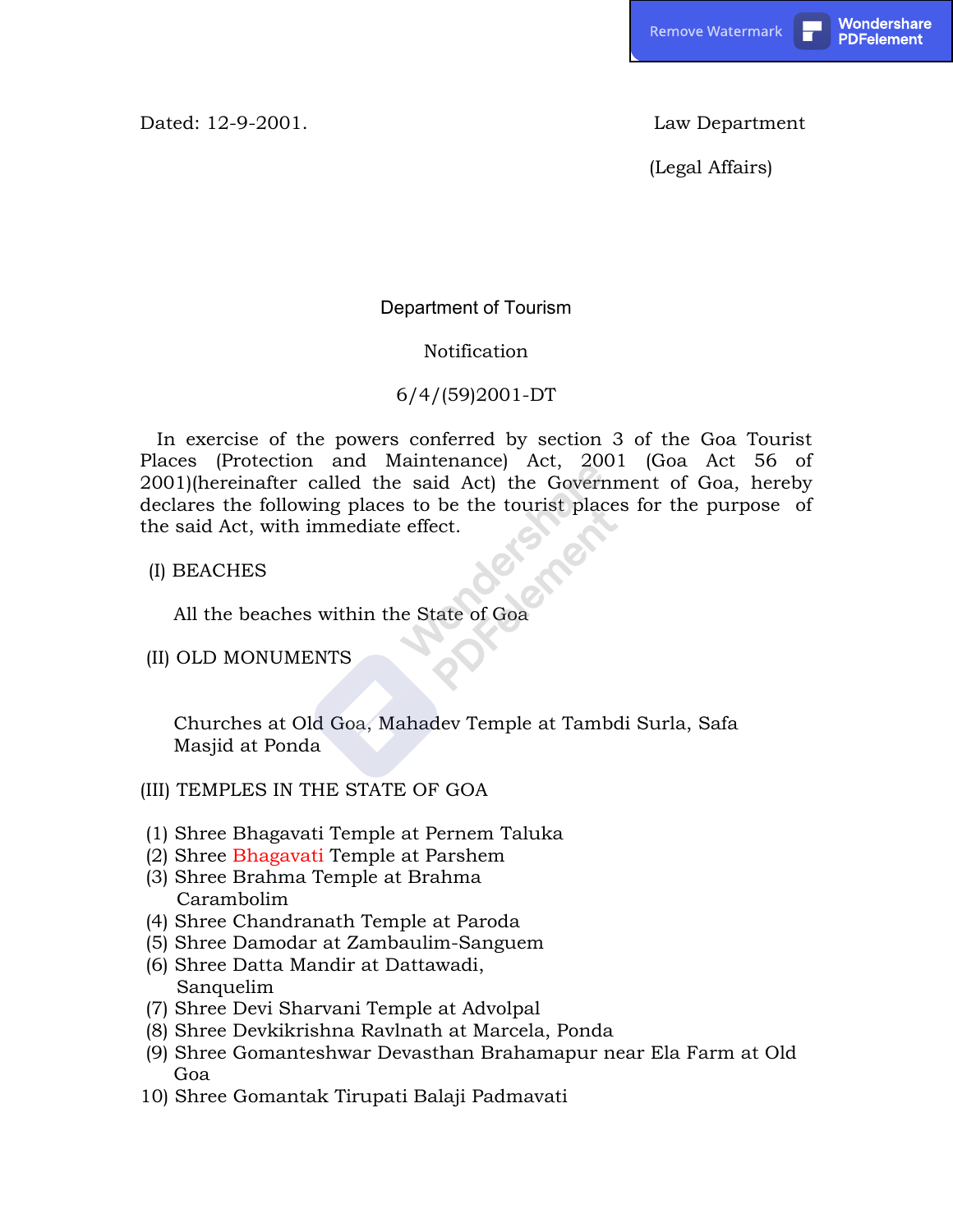Temple in Ponda Taluka, Kunkuliem Village

- (11) Shree Gopal Ganapati at Farmagudi, Ponda
- (12) Shree Kalikadevi at Kansarpal
- (13) Shree Kamakshi Saunsthan Shiroda
- (14) Shree Lairai Temple at Sirigao
- (15) Shree Mahadeo Bhumika at Sal, Bicholim
- (16) Shree Maha Ganapati Temple at Model in Tivim
- (17) Shree Mahalsa Temple at Mardol
- (18) Shree Mahalaxmi Temple at Bandode
- (19) Shree Mallikarjun Temple at Canacona
- (20) Shree Manguesh Temple at Priol Ponda
- (21) Shree Morjaee Temple at Morjim
- (22) Shree Naguesh Temple in the village Bandora
- (23) Shree Navdurga Saunsthan at Borim
- (24) Shree Navdurga Temple at Madkai
- (25) Shree Ramnath Temple in Ponda Taluka
- (26) Shree Rudreshwar Temple at Harvalem
- (27) Shree Saptakoteshwar Temple at Narve Bicholim
- (28) Shree Sapteshwar-Bhagvati Temple at Mandrem
- (29) Shree Saunsthan Gokarn Partagali Jeevotam Math at Partagali
- (30) Shree Saunsthan Goudpadacharya Kavlemath at Kavlem
- (31) Shree Shantadurga Temple at Kavlem
- (32) Shree Shantadurga Temple at Dhargal
- (33) Shree Shantadurga (Kunkolienkarin) Temple at Fatorpa (Quepem.)
- (34) Tapobhoomi at Kundai
- (35) Shree Vithal Mandir at Vithalwadi, Sanquelim
- (IV) CHURCHES
- (1) Basilica of Bom Jesus, Sè Cathedral, Church of St. Francis of Assisi, St. Cajetan Church, Church of Our Lady of Rosary, Nunnery of Santa Monica, Ruins of Church of St. Augustine, Viceroy's Arch at Old Goa.
- (2) Reis Magos Church at Reis Magos
- (3) The Church of Mae de Deus at Saligao
- (4) The Church of St. Alex at Curtorim
- (5) The Church of St. Ana at Talaulim, Ilhas
- (V) MOSQUES
- (1) Jama Masjid at Sanguem

(VI) FORTS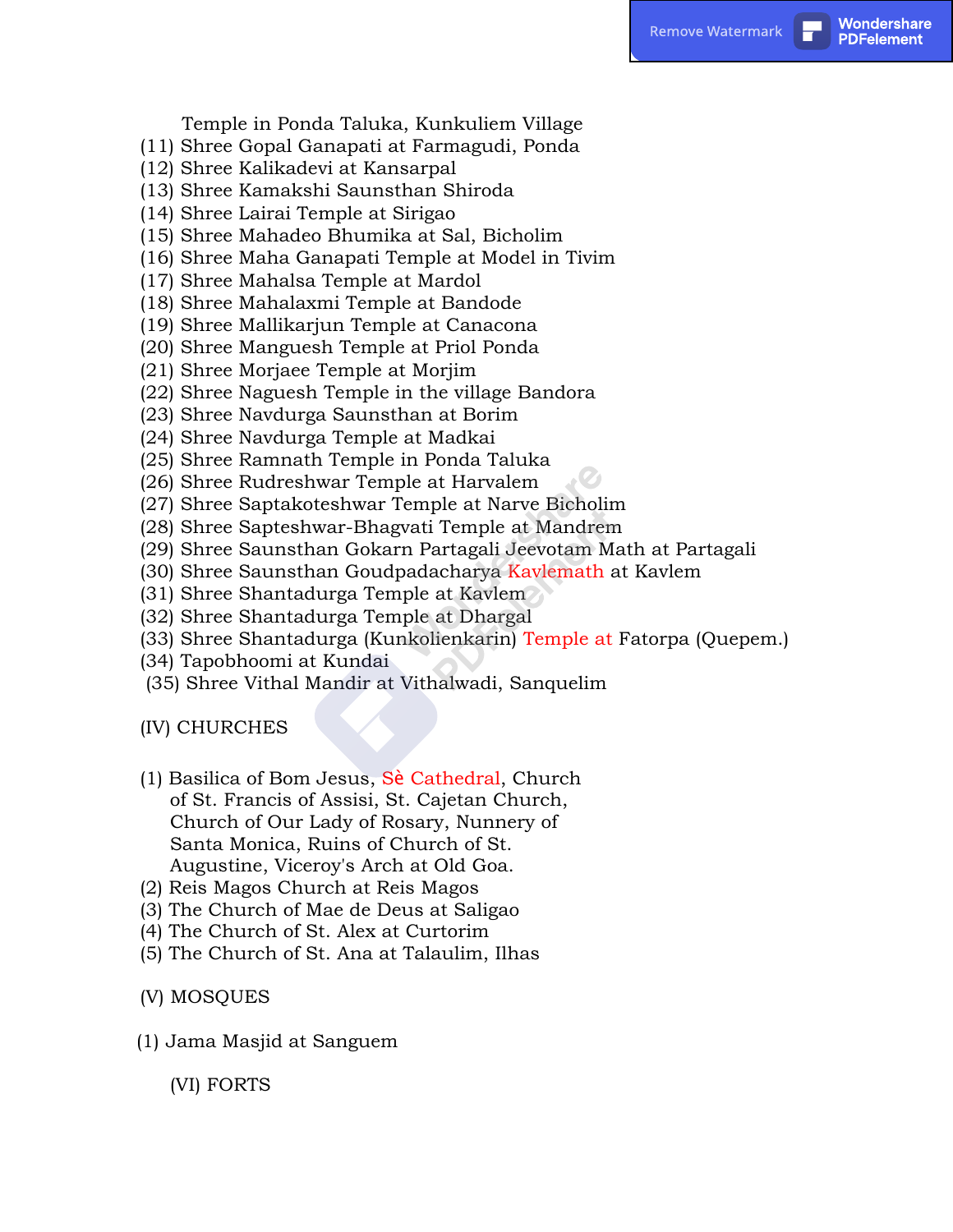- (1) Aguada Fort
- (2) Reis Magos Fort
- (3) Chapora Fort
- (4) Khorjuvem Fort
- (5) St. Estevao Fort
- (6) Alorna Fort
- (7) Mormugao Fort
- (8) Cabo de Rama Fort
- (9) Colvale Fort
- (10)Terekhol Fort

(VII) WILD LIFE SANCTUARY

- (1) Bhagvan Mahavir Wildlife Sanctuary at Molem
- (2) Bondla Forest
- (3) Cotigao Wildlife Sanctuary in Canacona Taluka
- (4) Salim Ali Bird Sanctuary at western tip of the island of Chorao

(VIII) CITIES

- (1) Panaji
- (2) Margao
- (3)Vasco-da-Gama
- (4) Mapusa
- (5) Ponda

#### (IX) LAKES

- (1) Maem Lake
- (2) Carambolim Lake
- (3) Nanda Lake

### (X) WATERFALLS

- (1) Dudhsagar Waterfalls
- (2) Arvalem Waterfalls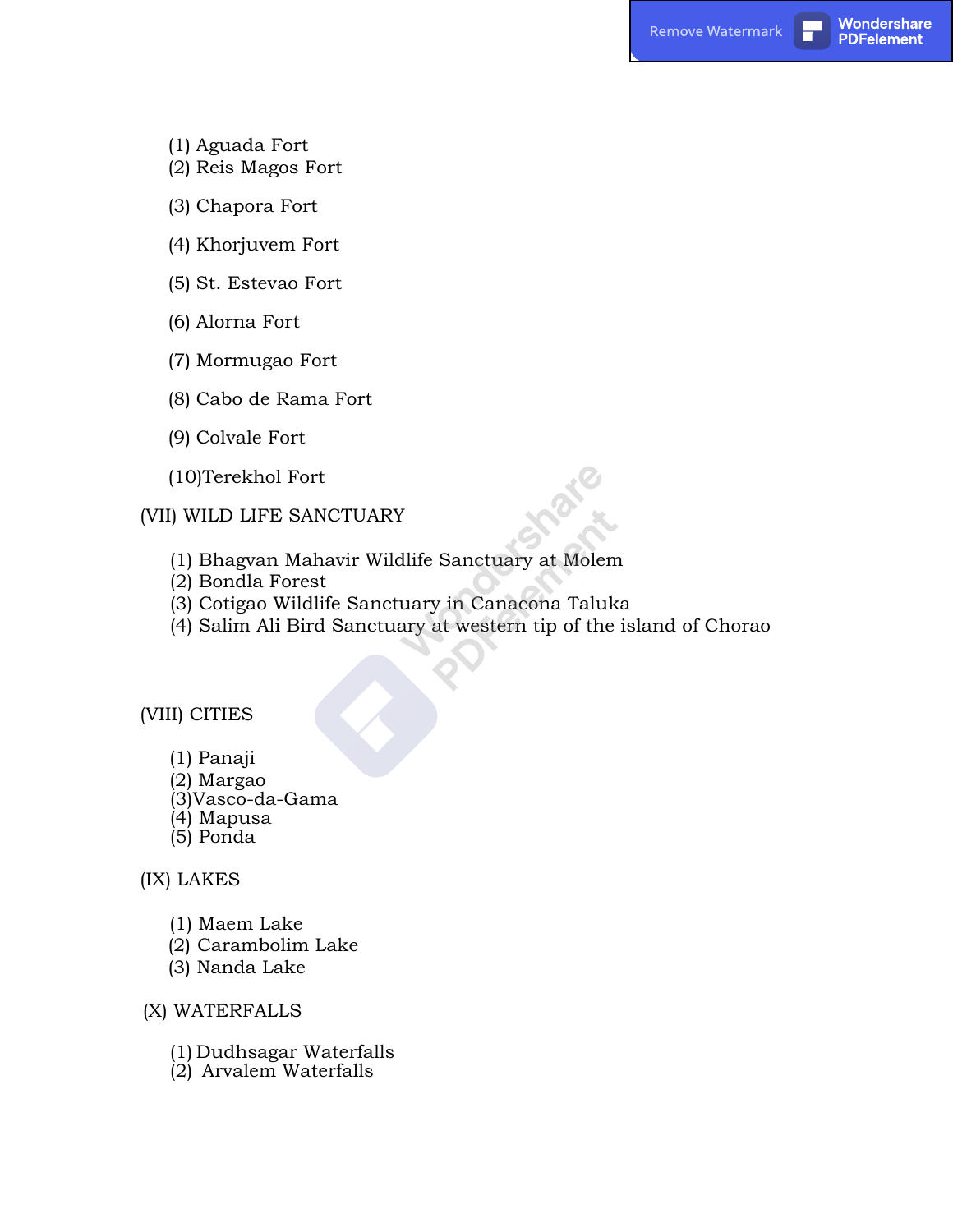## (XI) PARKS AND GARDENS

- (1) Rustic Plantation at Dongurli Village
- (2) Pascoal Spice Village near Village of Khandepar

(3)Savoi Plantation Spice of Life at Savoi Ponda And all the Gardens/Parks which are maintained by Municipalities/Panchayats within the State of Goa

## (XII) MUSEUMS AND ART GALLERIES

- (1) Archaeological Museum and Portrait Gallery at Old Goa
- (2) Goa State Museum at Patto, Panaji
- (3) Museum of Christian Art, Rachol
- (4) Naval Aviation Museum at Dabolim
- (5) Galleries at Sè Cathedral, St. Francis of Assisi Convent and Basilica of Bom Jesus
- 
- (6) Galleria de Icons, Seva Samiti Bldg. Margao<br>
(7) The Big Foot Art Gallery and Local Handicra<br>
(I) SEMINARIES<br>
(1)Pilar -Goa Velha<br>
(2)Rachol –Margao<br>
(3)Saligao -Saligao<br>
7) SPRINGS (7) The Big Foot Art Gallery and Local Handicrafts Centre Loutulim

(XIII) SEMINARIES

- (1)Pilar -Goa Velha
- (2)Rachol –Margao
- (3)Saligao -Saligao

(XIV) SPRINGS

(1)Kesarwal

(2)Pomburpa

By order and in the name of the Governor of Goa.

N. Suryanarayana, Director of Tourism & Ex-Officio Joint Secretary.

Panaji, 26th November, 2001.

-----------

# Notification

6/4/(59)2001-DT

In exercise of the powers conferred by section 4 of the Goa Tourist Places (Protection and Maintenance) Act, 2001 (Goa Act 56 of 2001) (hereinafter called the "said Act"), the Government of Goa hereby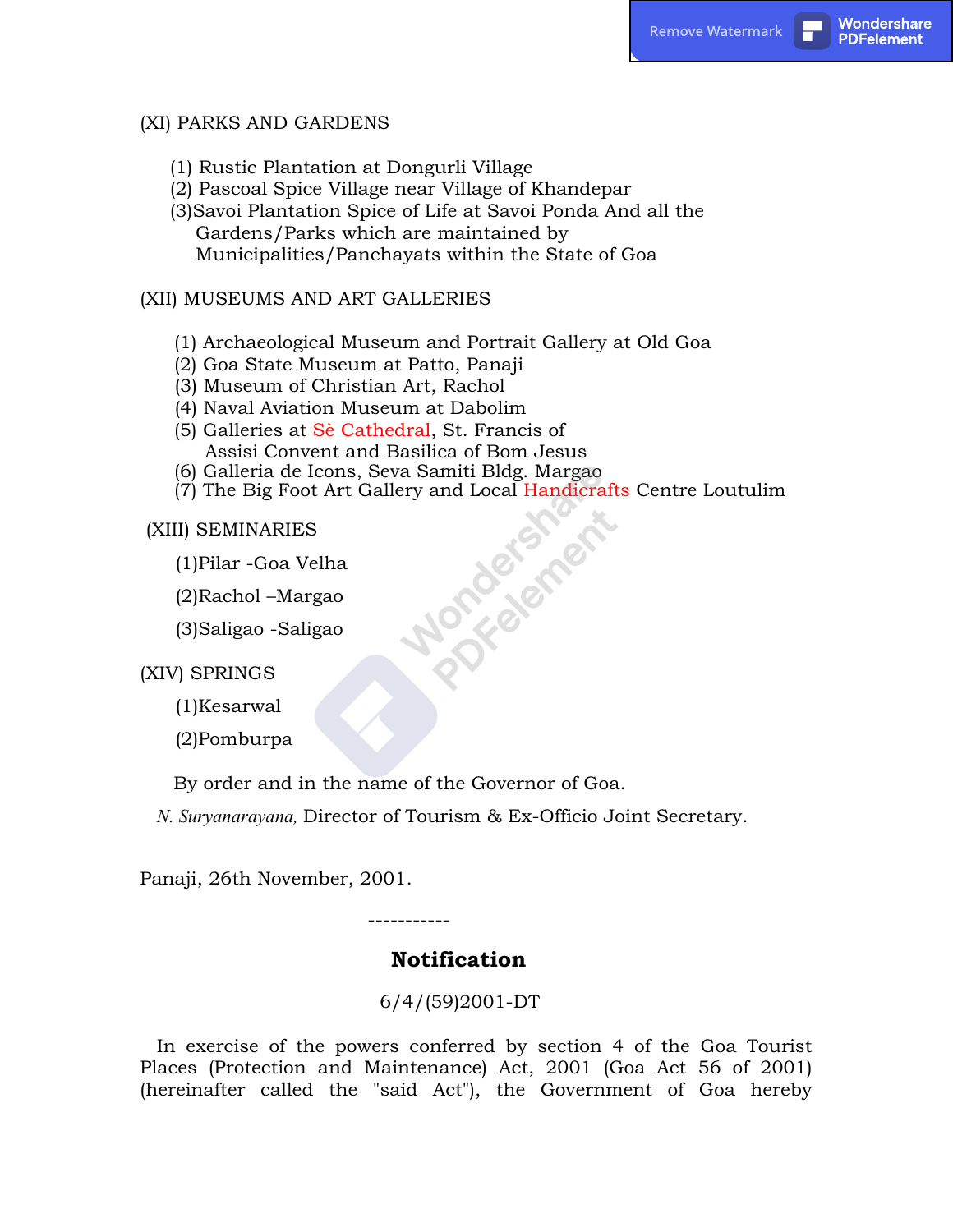appoints Director of Tourism, Government of Goa, to be a competent authority for the purpose of the said Act for the entire State of Goa, with immediate effect.

By order and in the name of the Governor of Goa. N. Suryanarayana, Director of Tourism & Ex-Officio Joint Secretary.

Panaji, 26th November, 2001.

#### **Notification**

#### 6/4/(59)2001-DT

In exercise of the powers conferred by Section 14 of the Goa Tourist Places (Protection and Maintenance) Act, 2001 (Goa Act 56 of 2001), and all other powers enabling it in this behalf, the Government of Goa hereby makes the following rules, namely: -

1. Short title and commencement.- (1) These rules may be called the Goa Tourist Places (Protection and Maintenance) Appeal Rules, 2001.

(2) They shall come into force at once.

2. Definition.- In these rules, unless the context otherwise requires, -

(a) "Act" means the Goa Tourist Places (Protection and Maintenance) Act, 2001 (Goa Act 56 of 2001);

(b) "Competent Authority" means the authority, appointed by the Government under section 4 of Act.

- (c) "Government" means the Government of Goa.
- (d) "section" means a section of the Act;
- (e) words and expression used but not defined in these rules shall have the same meaning respectively as assigned to them in the Act.

3. Form and content of an appeal.- (1) Every appeal against the order of the competent authority made under the Act, shall be in the form of memorandum.

(2) The memorandum of an appeal shall be drawn up in duplicate by the appeallent or his representative and after being signed either by the appellant or a person duly authorised by him in that behalf, filed before or sent by a registered post to the Government.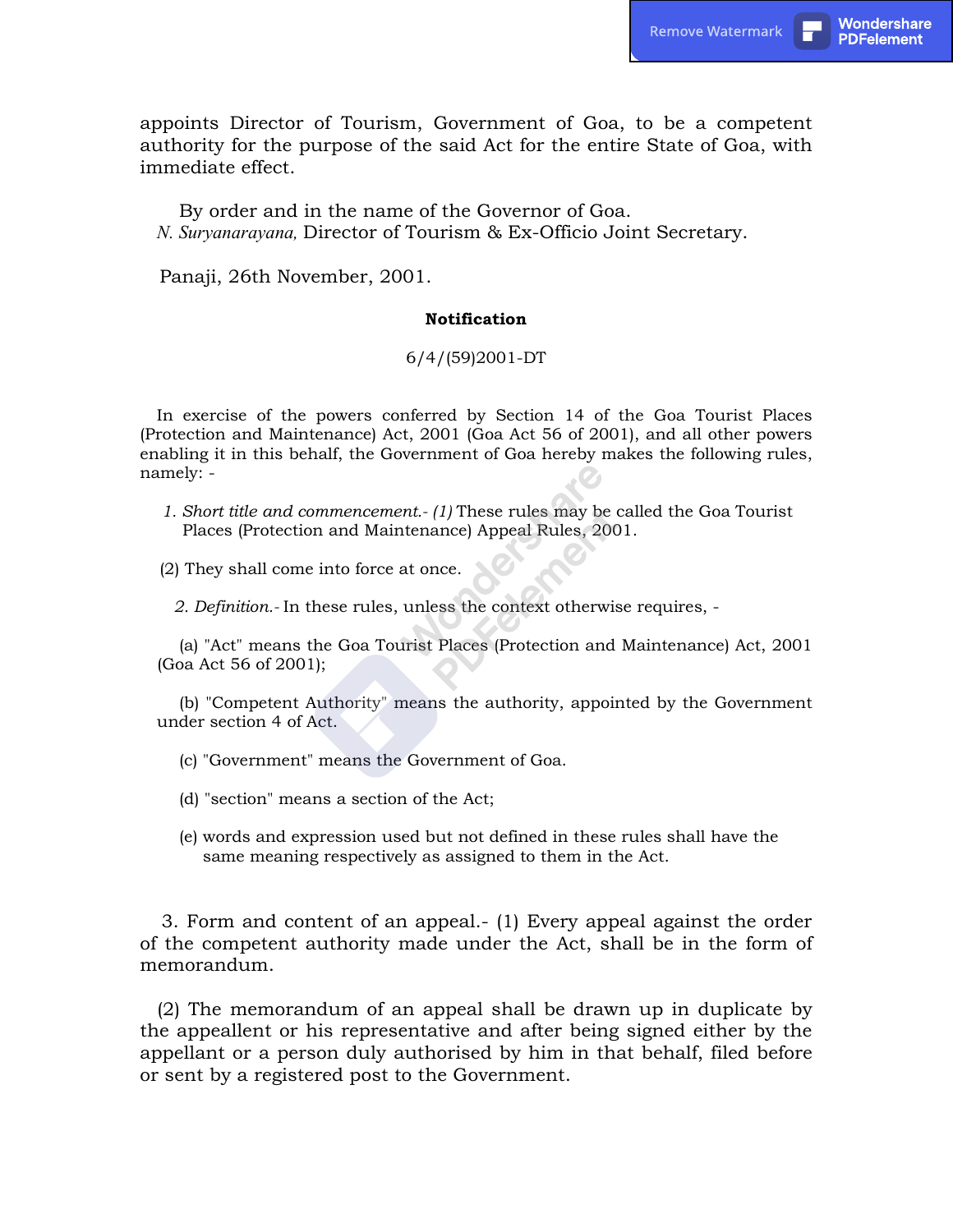(3) The memorandum of appeal shall contain the following particulars, namely:-

- (i) the name and address of the appellant;
- (ii) date of order of the competent authority;
- (iii) clear statement of facts;
- (iv) contain grounds of an appeal;
- (v) the relief prayed for, precisely and in brief.

(4) The memorandum of an appeal shall be signed and verified by the appellant or by a representative duly authorised by him in writing in that behalf in the following form, namely: -

''I............................appellant/representative appointed by the appellant named in the above memorandum of appeal do hereby declare that what is stated herein is true to my knowledge and belief''.

- (5) Every such memorandum of appeal shall bear a fee of Rupees one thousand only and the same shall he paid by way of challan or stamp affixed to the memorandum. The memorandum of appeal shall be accompanied by either the order in original against which it is made or duly certified copy thereof unless omission to produce such order or copy is explained at the time of the presentation of the appeal to the satisfaction of the Government.
- (6) The Respondent in the appeal shall be entitled to file a reply and if such a reply is filed, the appellant may file a rejoinder.

4. Summary rejection of appeal. - The appeal may be summarily rejected by the Government if the appellant, after being given the opportunity in this behalf, fails to comply with any of the requirements of these Rules.

5. Fixing the date for hearing of appeal. - If the Government does not reject the appeal summarily, it shall fix a date for hearing and notify the same to the parties. Fifteen days notice shall be given to the parties in advance of the date of hearing by registered A/D letter or served personally at the address given in the memorandum of appeal.

6. Hearing of an appeal. - (1) If the Government so desires, it may depute any assessor to inspect and submit a report after making such inquiries as directed, but no recommendation of the assessor shall be binding on the Government.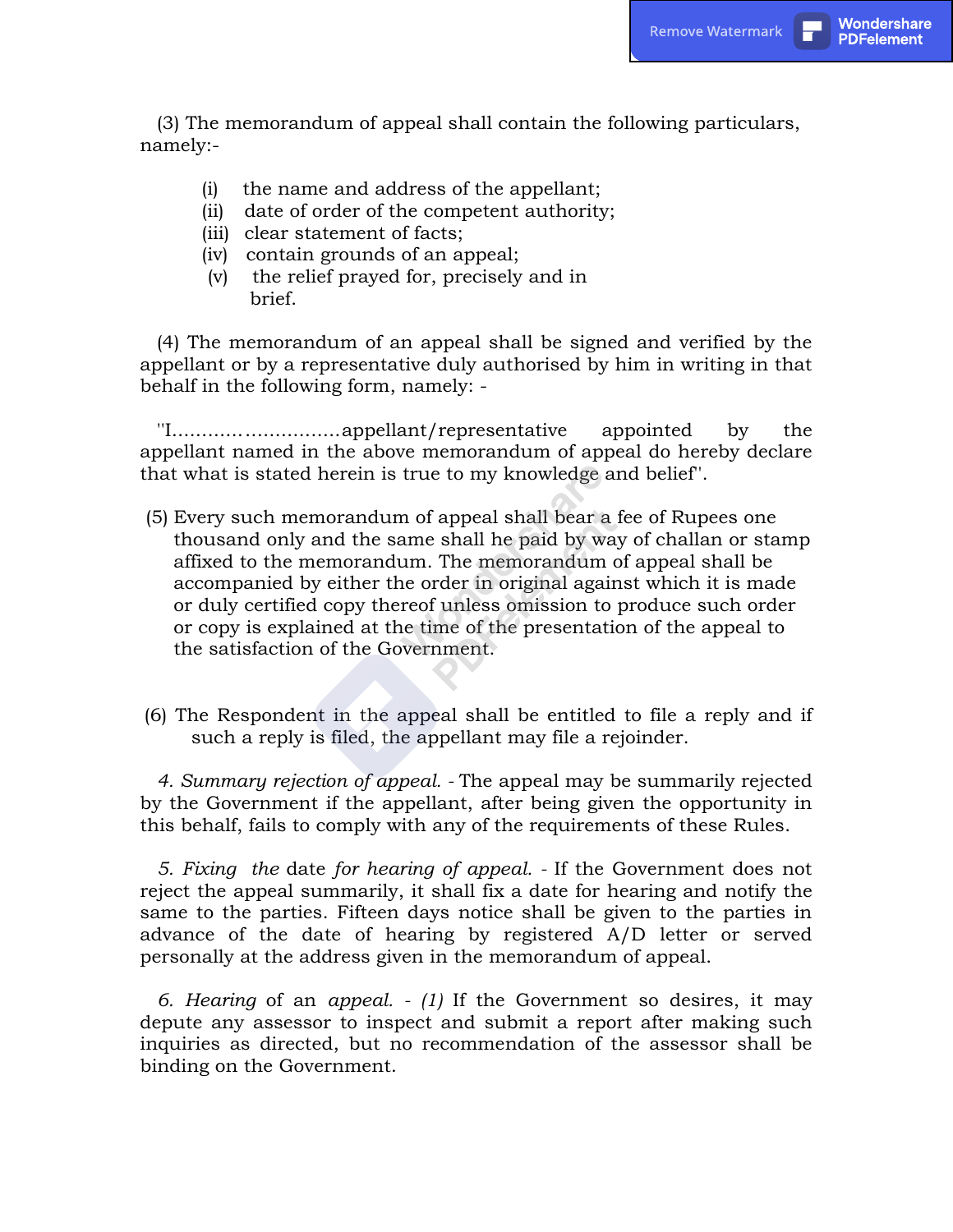(2) The Government may for sufficient reasons adjourn at any stage, hearing of an appeal to a different date.

7. Dismissal of an appeal for non appearance.- If on the date and at the time fixed for hearing or at any other date or at any other times to which the hearing may be adjourned, the appellant or his representative does not appear before the Government either in person or through an agent, the Government may dismiss the appeal or may decide it exparte as it may think fit.

8. Procedure for disposal of an appeal. - (1) The Government may, after giving the appellant an opportunity of being heard, pass such orders thereon as it thinks fit, confirming, modifying or annulling the order appealed against. Such order shall be passed by the Government within sixty days from the date of filing of the appeal.

(2) The Government shall send a copy of every order passed by it to the parties to the appeal.

(3) The Government shall not in any appeal pending before it against any order under the Act, make an interim order or injunction against the competent authority unless an opportunity of being heard is given to the competent authority:

Provided that the Government may without giving an opportunity as aforesaid, make an interim order as an exceptional measure, if it is satisfied for reasons to be recorded by it in writing that it is necessary so to do for preventing any loss being caused to the person filing appeal which cannot be adequately compensated in money:

Provided further that every such interim order shall if it is not vacated earlier cease to have effect on the expiry of a period of fifteen days from the date on which it is made unless before the expiry of that period, the Government confirms or modifies that order after giving to the Respondent opportunity of being heard.

(4) An order of the Government made under these Rules may be executed or caused to be executed by it in whose favour the order has been made. The decision of the Government in the appeal shall be final and binding on the parties thereof.

By order and in the name of the Governor of Goa.

N. Suryanarayana, Director of Tourism & Ex-Officio Joint Secretary.